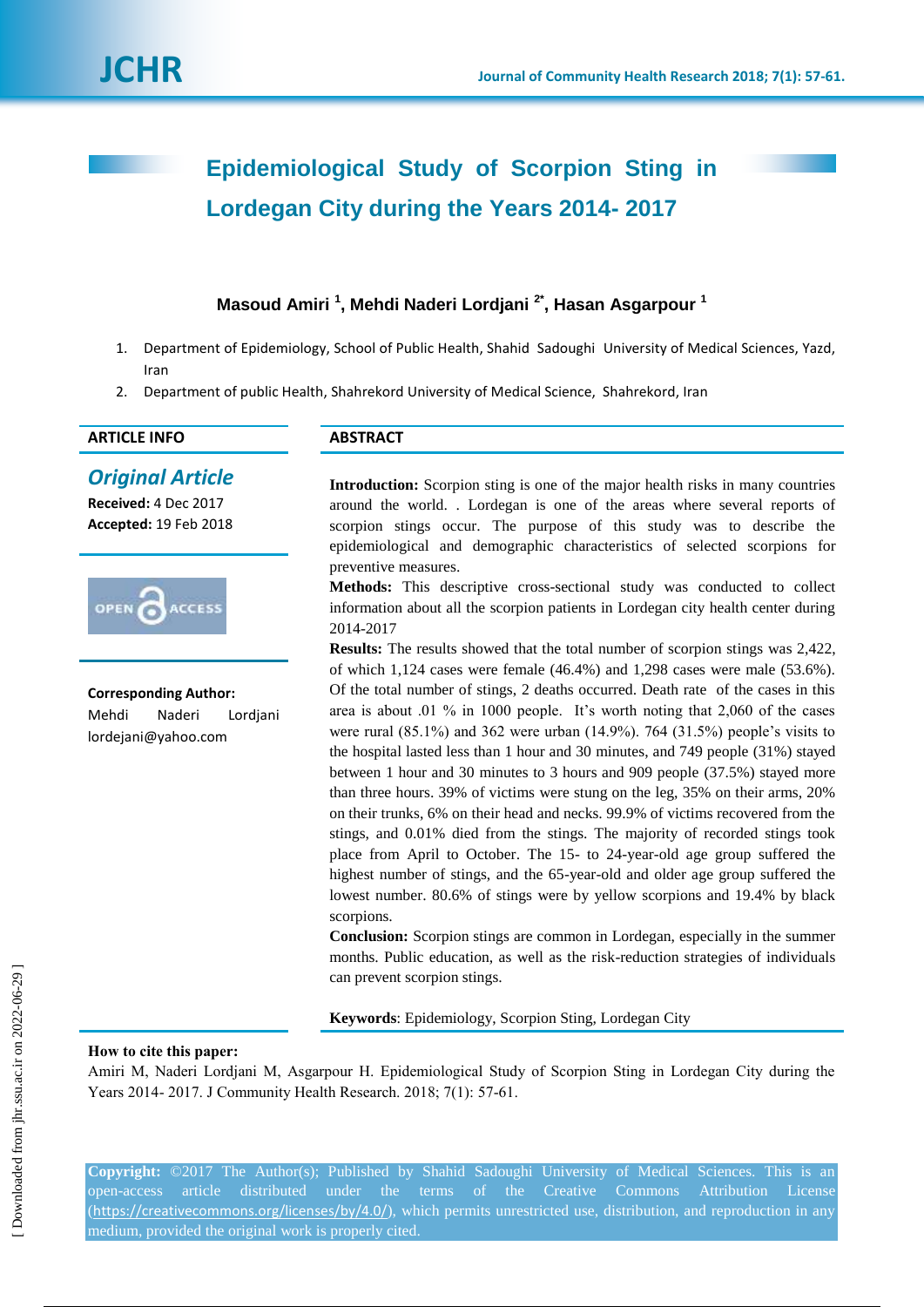#### **Introduction**

The scorpions are predatory arachnids and more than 2,000 species of the order scorpions have been classified  $(1)$ . Nowadays, scorpions are widely dispersed, and the have the most diversity in subtropical regions  $(2)$ . The venom of approximately 50 species have important uses in medical for medical treatments. Nonetheless, scorpion stings are a major health issue in many undeveloped tropical and subtropical countries, and causes a wide range of complications, including severe localized skin reactions, neurological, cardiovascular, and respiratory problems, and even death. Death by scorpion sting is associated with several factors, such as scorpion species, the age of the stung person, the sting season, the geographical area, and area in which the scorpion lives. This threat may also lead to heavy economic costs, and pose psychological risks to various members of society  $^{(3)}$ .

The danger of scorpion stings varies according to lifestyle, socioeconomic status, housing, the state of public health services, and species of scorpion found in each geographic region  $(4)$ . However, it is estimated that about 1 million stings occur annually worldwide  $(5)$ . Iran is among the countries where scorpions are found, and particularly dangerous species have been reported in this nation  $(6)$ . Among the scorpion species are more telling factor than the others  $(7)$ . According to information released by the Iranian Non Communicable Diseases Committee (INCDC), about fifty thousand cases of scorpion stings are recorded in Iran each year  $(8)$ .

Epidemiological studies collected by the Razi Vaccine and Serum Research Institute in Iran, have shown the most common type of poisoning and envenomation in Iran is scorpion stings. Every year, there are about 250,000 recorded cases of venomous stings in Iran yearly) which lead to death of 50 people each year and puts Iran at the second place in the world after Mexico. It is estimated that the actual number of stings is 2 to 2.5 times the reported number  $(9, 10)$ .

Lordegan is a city with an area of 3,421.1 square kilometers and a population of 224,958 people. It is located 31.5166° N, 50.8144° E in in southern Chaharmahal and Bakhtiari Province, and consists of three large sections, namely Janaki, Khanmirzza, and Felard. Janaki is located in the center of the city, and include southwest, west and northwest Lordegan. Felard and Khanmirzza are located in the southeast, and in the north and northeast of Lordegan respectively. Lordegan is bordered by three provinces: Khuzestan in the west, Isfahan to the east, and Kohgiluyeh and Boyer-Ahmad to the south.

Due to climatic conditions in Lordegan, some people rest outside the house in the open air in summer. The city is also less developed than other parts of the country, and many people live in rural areas. Therefore, it is evident that proper and targeted intervention would require an epidemiological study about living conditions of the residents of this city. As such, in this study, we sought to describe epidemiological and demographic characteristics of persons stung by scorpions in Lordegan city during a four-year period.

#### **Methods**

This study is a cross-sectional descriptive study was conducted to investigate the scorpion stings from 1992 to 1995. In this study, all cases of scorpion stings were treated at Shohada Hospital, the only place in Lordegan equipped to treat scorpion stings. Information was extracted and collected from patients' records, including age and gender of patient, when the sting took place (season and month), geographical area of the sting (urban or rural), how much time had passed between the sting and visit to the emergency emergency ward, and location of stings on the body. The information was encoded and entered into SPSS software version 21 and, to assess the relationships between variables, the chi-squared test was used. The significance level in the tests was 0.05.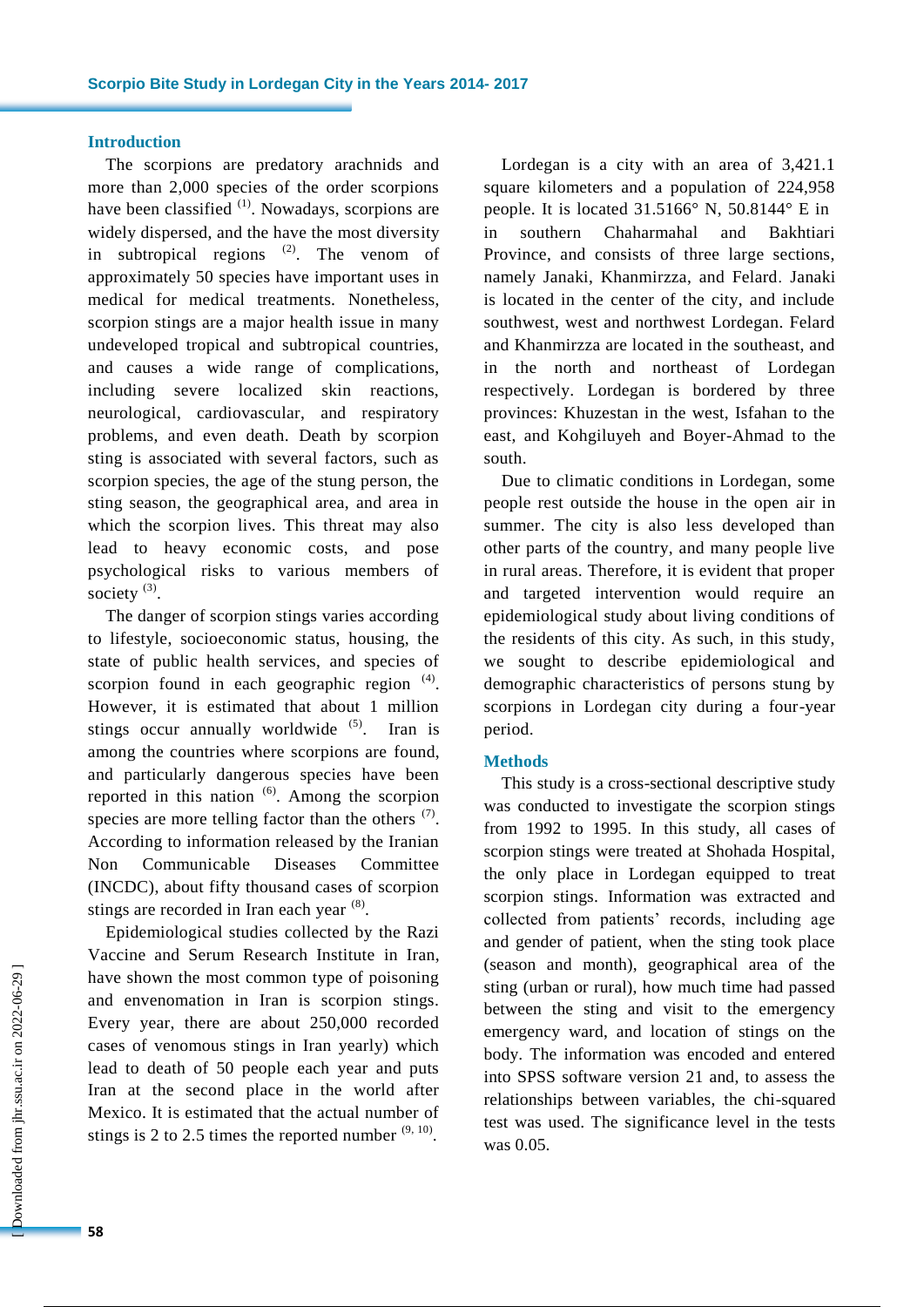#### **Results**

The total number of scorpion stings was 2,422, of which 1,124 (46.4%) were female and 1,298 (53.6%) were male. Among all the sting cases, there were 2 deaths, which means that the fatality rate of the scorpion stings in the area was 0.01%. The two cases of death were male child aged 0–4 years and female child aged 5–9 years. Both cases occurred in month of September, there is no case of anti-venom serum being administered, and the intervening time between stings and death was more than 3 hours.

362 cases (14.9%) of stings occurred in urban areas and 2,060 (85.1%) in rural areas. In 764 (31.5%) cases, the victims got to the emergency ward in less than 1 hour and 30 minutes, in 749 cases (31%) it took between 1 hour and 30 minutes and 3 hours, and in 909 cases (37.5%) it took more than 3 hours.

156 cases (6%) were stung in head and neck, 860 cases (35%) on their arms, 922 cases (39%) on their legs, and 488 cases (20%) on their trunk. The difference between the number of outdoor scorpion and indoor was negligible, 50.1% and 49.9% respectively. (Table 1).

**Table 1.** Number of stings rates by sex, locality, report to the emergency department of hospital and parts of body

| Sex                                            |       |
|------------------------------------------------|-------|
| Male                                           | 1,298 |
| Female                                         | 1,124 |
| Locality                                       |       |
| Urban                                          | 362   |
| Rural                                          | 2,060 |
| Report to the emergency department of hospital |       |
| Less than 1 hour and 30 minutes                | 764   |
| Between 1 hour and 30 minutes to 3 Hours       | 749   |
| More than 3 hours                              | 909   |
| Parts of body                                  |       |
| Leg                                            | 39    |
| Hand                                           | 35    |
| Trunk                                          | 20    |
| Head & Neck                                    | 6     |

ARDS (Adult Respiratory Distress Syndrome) which is a respiratory syndrome It was analyzed that 99.9% of patients recovered and were discharged, however, 0.1% died despite treatment. After the injection of the anti-venom serum, 972 cases (40.1%) recovered in a less than 6 hours, 930 (38.4%) between 6–12 hours, and 520 cases (21.5%) in more than 12 hours. The time period of most scorpion sting prevalence is from April to October.

Chart 1. Number of stings rates by the months of the year

Among the age groups, the highest and lowest stings belonged to the 15–24-year-old age group (25.8%) and the 65-year-old and older (2.6%) respectively. The average age of males is 25 and the average age of females is 27 years old.

The hospital was stocked 5 ml ampoules of antivenom immunoglobulin to counter the venom of six scorpion species. During the 4 years of the study, 2,945 doses were given: 625 intravenous injections and 2,320 intramuscular injections. Of all cases, 80.6% of stings by yellow scorpions and 19.4% by black scorpions.

#### **Discussion**

The present study is an ample study with 4 years duration which 2,422 cases of scorpion stings were referred to the only hospital in Lordegan city were assessed for demographics and clinical appearance and outcome of the treatment.

According to conducted survey, the severity of poisoning in people who were stung during early evening was more than any other time. (59.4% of the early evening injured had severe symptoms). Scorpions may have several other stings during the night. Therefore, the amount of poison will reduce gradually  $(11)$ .

The majority of stings (33.6%) occurred between the hours 12:00 pm and 6:00 am. This makes sense considering scorpions are generally nocturnal. During the day, they usually take cover in small, enclosed spaces, such as gaps in walls, under pieces of wood, under mats, among leaves, under the loose bark of trees like eucalyptus, inside holes in palm trees, among garbage, and even inside shoes. At night, they leave their safe places for hunting <sup>(11)</sup>.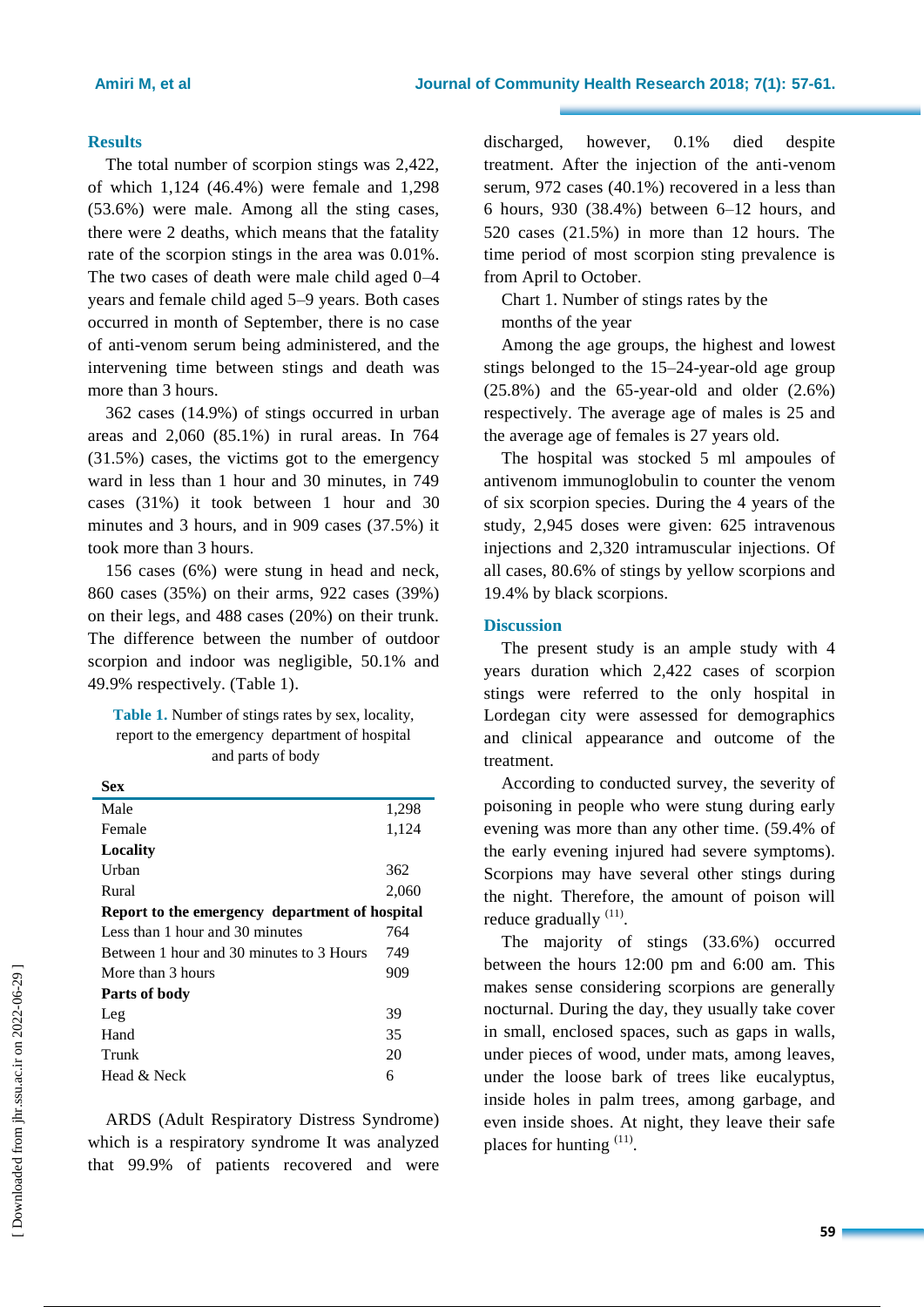The 0–9-year-old age group suffered the highest proportion of severe symptoms (35.6%). The two cases of death that occurred during the four years were from this age group. Some factors such as age and weight of the patient, which part of the body was stung, time of sting, and scorpion species have an impact on the severity of envenomation. Envenomation is also more dangerous in older people and children. Victims with low body weight are at higher risk of severe complications<sup>(12)</sup>.

There are few cases of stings on the head and neck (6.5%), which might explain the small proportion of casualties ( $P < 0.05$ ). According to previous studies, head and neck stings are more dangerous than leg stings  $(13)$ . This result is consistent with Nazari et al. <sup>(8)</sup>.

Among the cases studied, the majority (62.5%) were able to get to the emergency ward in less than 3 hours and, fortunately, 99.9% of victims recovered and were discharged. However, there were 2 cases of death from sting complications. In a study conducted in Turkey, there has been a death case as well, this one due to pulmonary edema. (14) Another study in Khuzestan reported, 3 death cases due complications of scorpion stings  $(15)$ .

As for clinical manifestations, most cases, 89.6%, reported pain at the site of sting, as well as neurological symptoms, and 6.5% cases showed only neurological symptoms. Many species of scorpion are not fatal and their stings only cause severe pain or other sensation such as irritation, and often localized swelling followed by a tingling sensation. These cases end in completely recovery after a few hours without any complications. The venom of dangerous scorpion species causes lysis of red blood cells or neurological symptoms.  $(16)$ .

The results of this study showed, out of all cases of scorpion stings, 2,060 people (85.1%) were stung in rural areas, and 362 cases (14.9%) in urban areas ( $P < 0.05$ ), which is consistent with the findings of many researchers  $(17, 18)$ . Factors leading to stings in rural areas include sleeping on the ground and refusal to sleeping on beds, and leaving bedding and clothing on the ground that scorpions then use as a shelter during the day.  $(19)$ 

Actions such as repairing cracks and holes in buildings, keeping firewood and brushwood away from the living space, and opting to sleep indoors rather than in open air may reduce number of cases of scorpion stings.

#### **Conclusion**

According to the results, in comparison with the cities of Chaharmahal and Bakhtiari province and other cities in Iran, high incidence of scorpion is associated with high economic cost. As a result in Lordegan city suggests the necessity of preventive programs for decreasing the incidence.

#### **Acknowledgments**

The authors are grateful to the staffs of emergency department of Lordegan Shohada Hospital.

### **Conflict of Interest**

The authors declare that they have no conflicts of interest.

#### **References**

- 1. Navidpour S, Ezatkhah M, Kovařík F, et al. Scorpions of Iran (Arachnida: Scorpiones). Part VII. Kerman Province. Euscorpius. 2011; 2011(131): 1-32.
- 2.Dehghani R, Valaie N. Classification of scorpions and their diagnostic clue. Journal of Kashan University of Medical Sciences (Feyz). 2005; 8(4): 73-92. [Persian].
- 3.Jassim AM. In-home drug storage and self-medication with antimicrobial drugs in Basrah, Iraq. Oman Medical Journal. 2010; 25(2): 79-87.
- 4.Keegan HL. Scorpion of medical importance. University Press of Mississippi. ; 1980.
- 5.World health organization: rabies and envenomings: a neglected public health issue: report of a consultative meeting. Geneva: World Health Organization; 2007.